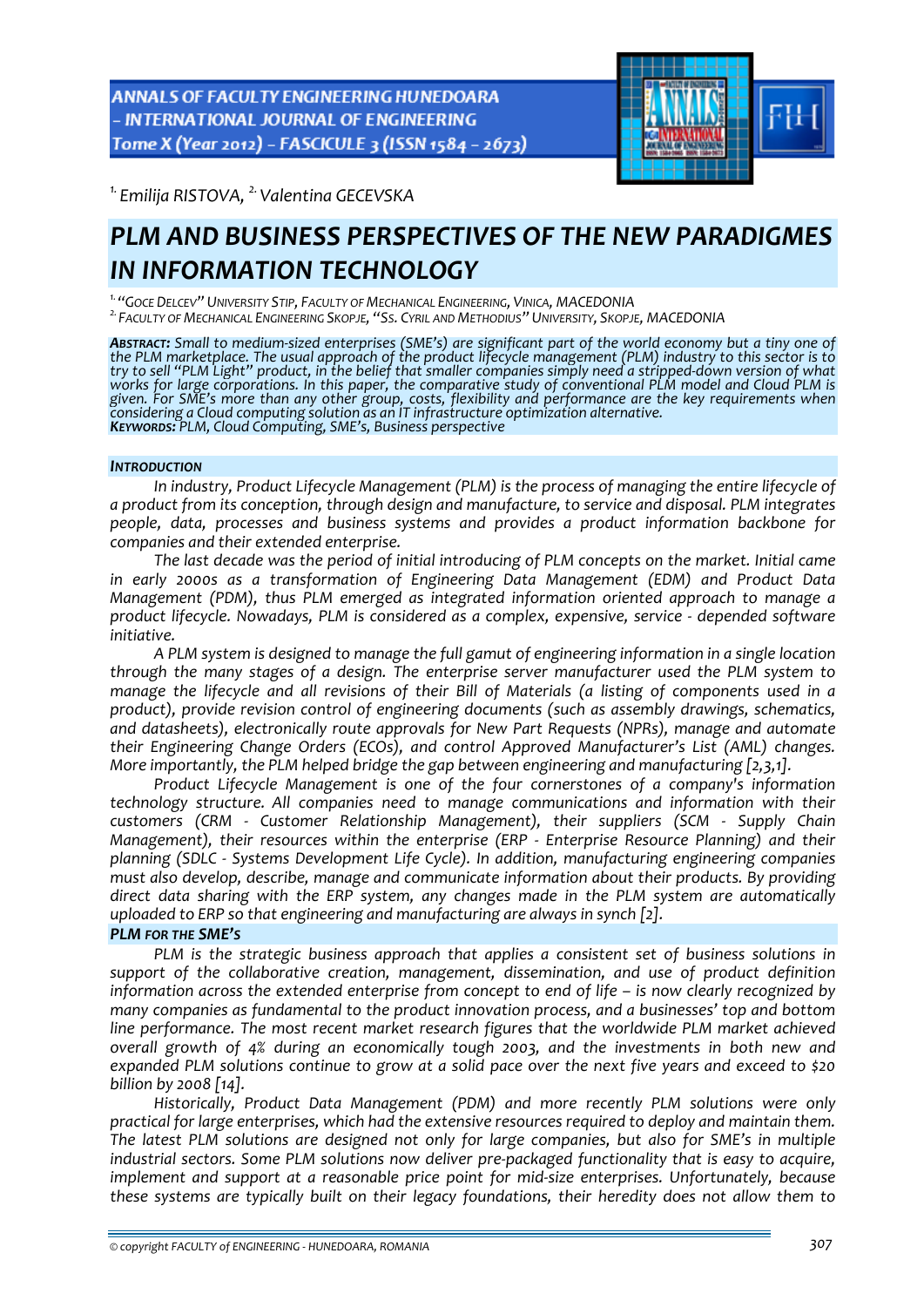*adapt easily to the evolving needs of the smaller enterprises. Moreover, these systems still require lengthy (and costly) implementation phases [4,3].* 

*Implementation time and costs are critical factors for the SME's to consider when selecting a PLM system. SME's cannot afford to reassign their valuable resources to long PLM implementation projects. Most software designed for the large enterprises have considerably lengthy implementation processes of more than six months. Alternatively, striped down software designed for the SME's has a quicker implementation process and can have the company up and running within days or weeks, depending upon the vendor and level of integration with other systems [4]. At the same time, smaller enterprises are also accepting the need to improve their management of intellectual assets, and are more clear of their need to become better integrated with customers and suppliers address cost, quality, and delivery [14,8].* 

*Life is going to be different in the next ten years in everything that related to business models.* PLM will not be able to continue existing business model with mostly direct sales, heavy reliance on the *service offering by partners and marathon of new product releases with new features, or expect always that SME's will accept "PLM Light" products. So, new approaches should be searching for.*

*Majority of PLM systems was created based on previously available EDM/PDM and CAD products. Some of the products related to ERP offering inherited lots of ERP technologies. However, nature of PLM products drives Product Lifecycle Management into areas where Internet technologies demonstrated clear differentiation – scale of data management, integration, collaboration, information sharing. PLM needs to stand in front of complicated decisions about how to adopt various internet technologies to keep technological leadership.*

#### *ABOUT THE CLOUD COMPUTING PARADIGM*

*The evolution of Cloud Computing over the past few years is potentially one of the major advances in the history of computing. Cloud Computing might be one of the alternatives for strategic investments in information technology and infrastructure due to the PLM software adoption having in mind the following: companies have to increase innovation and flexibility in meeting the requirements of the market/customers (so they should focus on innovation, not solving problems associated with the infrastructure implementation and its maintenance), "start‐up" companies as well as small and medium enterprises cannot afford large investments in information technology and infrastructure, greater flexibility and speed up launching new products on the market offering the opportunity to access and use of already defined data, etc. [11,9,12].* 

*Cloud Computing is transfer of information infrastructure in the network, in order to optimize the* load in terms of storage space and connection to the different number of users and reduce costs for *managing these resources (hardware, software, networking). Resources are virtually interrelated and have a dynamic provisioning (under so called Service Level Agreement contracts (SLA) concluded between users and providers) to ensure uniformity [5,13].* 

*Three basic categories of Cloud Computing services are identified [12]: Software as a Service (SaaS), Platform as a Service (PaaS) and Infrastructure as a Service (IaaS). Software as a service (SaaS) means software deployed as a hosted service and accessed over the Internet. Platform as a service (PaaS) means platforms that can be used to deploy applications provided by customers or partners of the PaaS provider. Infrastructure as a service (IaaS) means computing infrastructure, such as servers, storage, and network, delivered as a cloud service, typically through virtualization.*

*Some advantages of Cloud Computing concept are: basically cost savings; scalability; "pay‐per‐ use" model; independence from devices and location; efficiency; providing space for storage and control; probability and transparency of the processes; optimal utilization of resources, etc. [5,7].*

*Below are given some of its disadvantages: currently undefined standards between Cloud Computing providers, not techno‐economic analysis of costs that will arise in case the company* discontinued the use of web based services; the security of data is still not guaranteed by providers with *certain regulations/standards, users become dependent of providers, or lose control over the management of information resources and services, etc. [5,7].*

*Cloud computing is a paradigm appropriate in all economic situations. When the economy picks up, the flexibility it provides can help in coping with growth, complexity and globalization; in a recession, costs are lowered, liquidity created and flexibility rose [6]. Cloud computing is a topic of discussion even in the traditionally conservative Product Lifecycle Management (PLM) segment. CIOs and business managers also see possibilities here for reducing costs significantly and greatly speeding up the usually slow processes connected with the introduction and maintenance of PLM solutions.* Companies are less and less willing to tie up developer resources in PLM projects for months on end *their employees are simply too valuable. Developers should, after all, be concentrating on product development and IT employees on creating an efficient work environment in order to get the most out of business processes [6,15].*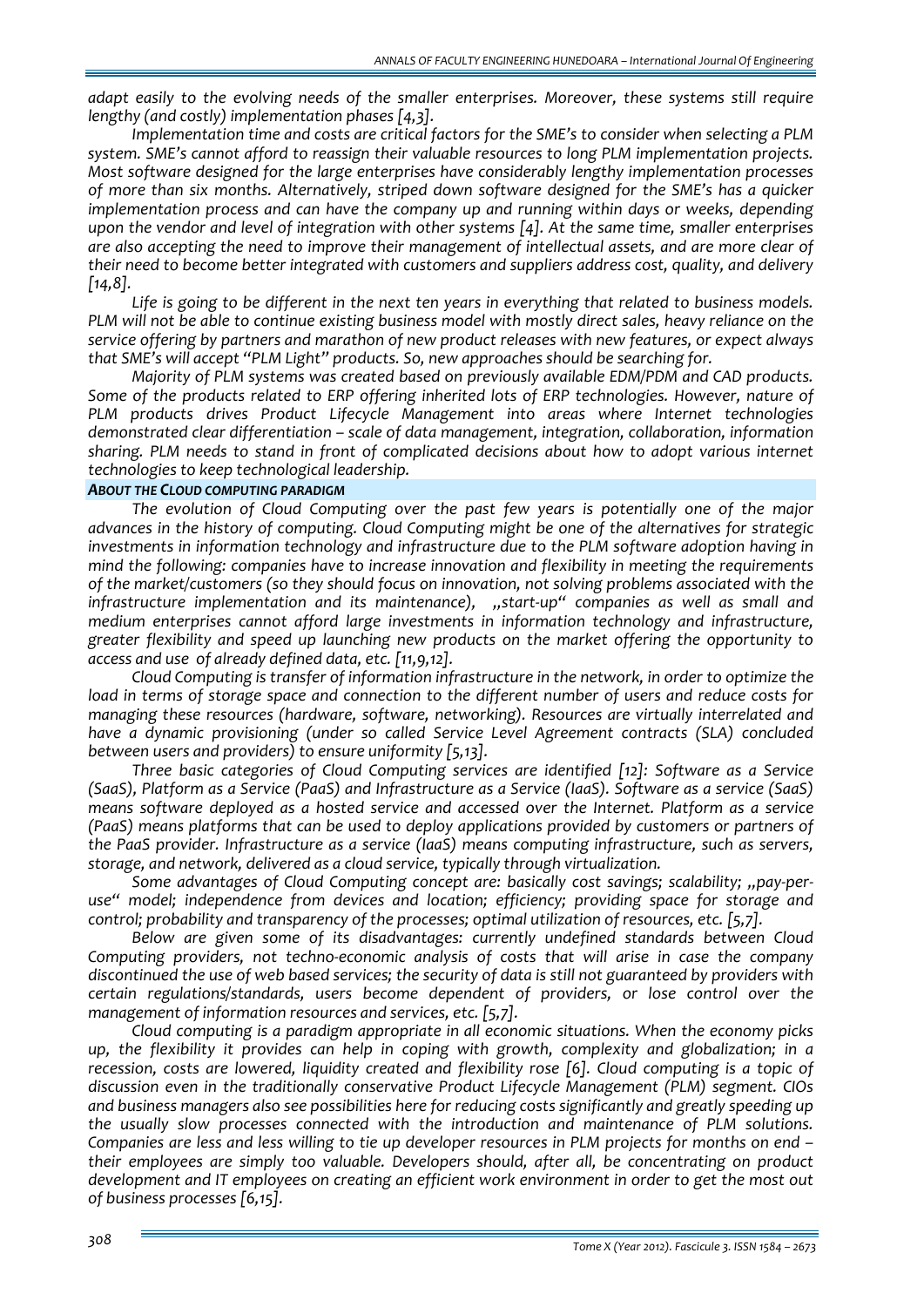#### *TAKING PLM TO THE CLOUDS*

*SME's often have a competitive advantage over their larger competitors when it comes to customer support and responsiveness. SME's can react quicker to the evolving needs of their customers and target market, with intimate support and new or enhanced products. This should also be an important consideration for the SME when choosing a PLM system. SME's should consider such* purchases to be a "partnership" with the vendor. For the SME's, their PLM system needs to be easy to use, have a low total cost of ownership (TCO), and be from a vendor who is dedicated to the success of that SME [4]. Not constantly small-to-medium enterprises need stripped-down versions that work for *large corporations. What when the SME's wants a robust solution quickly, something that is not normally associated with PLM? When it's about smaller business, with big aspirations, which has need of implementation PLM to streamline the product development process between engineering, manufacturing, sales and quality assurance departments [14,8].* 

*Hence, Cloud computing might be one of the alternatives for strategic investments in information technology and infrastructure and there is a high importance of the comparative study of conventional PLM models and Cloud PLM.*

*What market research says about Cloud computing? According to the latest Forrester research,* increasing customer demand for software-as-a-service (SaaS) applications has already convinced 50% of *software vendors to deploy some of their business applications via SaaS. The approach is turning out to be major technology challenge, as it re‐opens the fundamental platform discussion. A new set of* functionality in the form of platform-as-a-service (PaaS) offerings is leading to a new software product *and services category. Worldwide cloud services revenue is on pace to surpass \$56.3 billion in 2009, a 21,3% increase from 2008 revenue of \$46,4 billion, according to Gartner, Inc. [11,9].* 

*In this paper an approach has been made, all essential points about conventional model and Clouds model as strategic investment solutions in IT infrastructure regarding PLM systems adoption are going to be summarized.*

#### *PLM AS SOFTWARE‐AS‐A‐SERVICE (SaaS) VICE VERSA PLM CONVENTIONAL MODEL*

*When considering PLM SaaS, then we are talking about software application in the Clouds that is* delivered as a service, renting out and paving monthly subscription, as easy as login and logout, as it *shown on Figure 1 (PLM Users in interactions with the Cloud services).* 

*PLM data are heavy and complex. Those can run remotely on Cloud servers and to be delivered over the Internet. The usage is in the same way that would be if they were installed on the conventional system. Thus, PLM SaaS allows focus on the product innovation, not implementation and infrastructure issues characteristics for conventional PLM models.*

*The comparison between Conventional PLM model and SaaS PLM shows that the "old ‐ fashioned model" in‐house PLM software requires company to spend on servers, networks and*



*Figure 1: Software as a Service [10]*

software licenses and to run the PLM applications, but at the SaaS PLM model there is no software or *hardware to buy, install, maintain, or upgrade. Hence, the benefits of using SaaS PLM are the following: no software licenses to be purchased, no middleware, database or hardware to buy, fast and easy automatic upgrades, no customization and re‐customization, instant access (anytime and anywhere), pay‐by‐the‐meter, etc.*

*The current situation regarding usage of Clouds into the market is that, vendors like Arena Solutions, PTC PLM On Demand, PLM+, Autodesk Labs Project Twitch already made some attempts in that way, offering on‐demand advantages.*

### *PLM AS PLATFORM‐AS‐A‐SERVICE (PaaS) VICE VERSA PLM CONVENTIONAL MODEL*

*When considering PLM PaaS, then we are talking about the platform resides in the Clouds. As it shown on Figure 2, renting programming tools, subscribing and building apps and uploading in the Clouds, as well as a database, security, workflow, user interface and other are tools that step through the process of building powerful business applications.*

PLM data are rich and deep in term of size, proprietary file formats and etc. The cost of rendering is high in the sense every time we work with the data we need to download the whole file. Rest based *API's can provide access to partial contents so we can downloaded and work on relevant pieces. PLM PaaS allows working between PLM tools. With software oriented architecture (SOA), companies can wave together various PLM tools like CAD, CAM, CAE and PDM and make them more interoperable. And*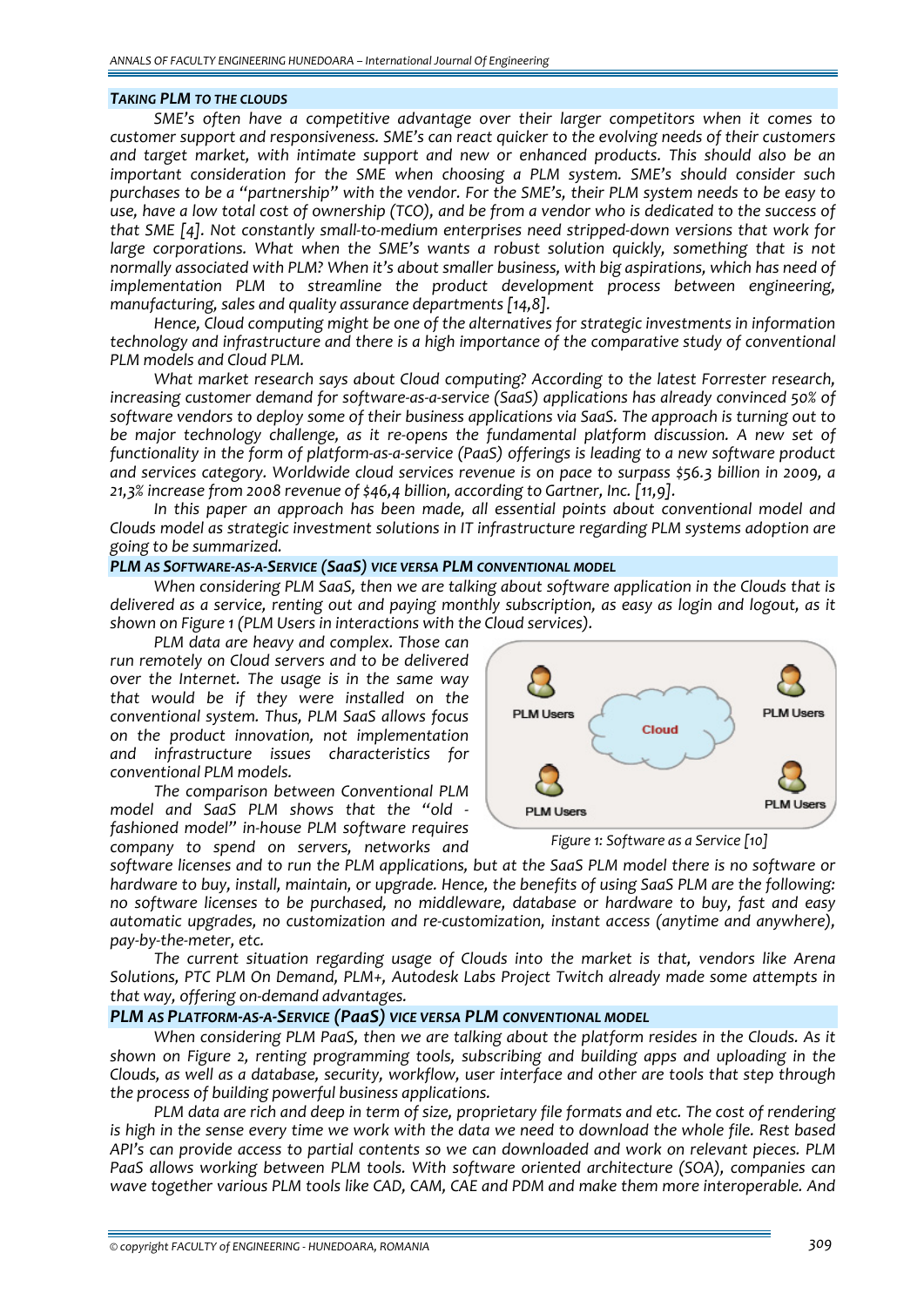*again, the most important, PLM PaaS allows focus on the product innovation, not implementation and infrastructure issues.*

*The comparison between Conventional PLM model and PaaS PLM shows that the "old ‐ fashioned model" requires too many moving parts to be bought, installed, configured and maintained, then the PaaS PLM model allows application development and all application to be run entirely on the web. Hence, the benefits of using PaaS PLM model are the following: custom application development possible without the pain and expense of buying, configuring and managing development stack, developing, parcelling and instantly deploying of applications without any infrastructure, no need of hardware procurement, etc.* 



*Figure 2: Platform as a Service [10]*

*What's the current situation on the market regarding PaaS advantages usage – still no PLM* vendors players, none so far; just few of them, which are non PLM vendors already offer on demand *platform advantages, like Force.com IDE, Google App Engine SDK, Windows Azure SDK, etc.*

## *PLM IN AN INFRASTRUCTURE‐AS‐A‐SERVICE (IaaS) VICE VERSA PLM CONVENTIONAL MODEL*

*When consider PLM IaaS, and then we are talking about renting computing hardware resources, as it shown on Figure 3. With subscription, it's allowed configuring the computer resources.* 

*Elastic nature of cloud platforms makes it possible to scale up when needed. This can be greatly used by simulation, visualization and computation products. Refresh and rendering time of 3D images are very time and space consuming. Advanced technologies on the Cloud, such as non‐relational databases and MapReduce parallel processing capabilities can ease out such of complex rendering of product data.*

*The comparison between Conventional PLM model and IaaS PLM model shows that the new approach allows configuring and controlling the leased*

*hardware in provider's data centre then the "old ‐ fashioned model" where is necessary company to buy own hardware and manage its own data centre. Hence, the benefits of using IaaS PLM model are the following: no hardware to be bought, scalability (massive compute capacity on the fly), reliability (always on and self healing infrastructure), pays and go, meaning no more, no less, acquire resources on demand, release resources when no longer needed, etc.*

*What's the current situation on the market regarding IaaS advantages usage – very similar to* PaaS, none PLM vendors' players so far? Amazon AWS and Force.com on AWS are the only one non PLM *Players that offer IaaS on demand advantages.*

#### *COST'S COMPARISON ABOUT CONVENTIONAL PLM MODEL AND CLOUD PLM*

*As it shown in the Table 1, there are significant advantages in using Cloud PLM model despite the conventional PLM model. Perpetual App Licences and large upfront investments characteristically for conventional model are reduced and thus replaced with subscription level at the Cloud PLM model. Costs savings are on the side of the Cloud PLM model also for the maintenance and support/upgrade costs.*

| Table 1. Cost s comparison about conventional FLM model and Cloud FLM |                                                   |                                                |
|-----------------------------------------------------------------------|---------------------------------------------------|------------------------------------------------|
| Costs                                                                 | <b>Conventional PLM Model</b>                     | Cloud PLM Model                                |
| Software cost                                                         | Perpetual App License<br>Large upfront investment | Subscription service<br>Low upfront investment |
| Maintenance cost                                                      | Annual fee for the license                        | None, included in the subscription             |
| Support/Upgrades costs                                                | Unpredictable, hidden costs                       | None                                           |
| IT Infrastructure/HW                                                  | Large upfront investment                          | Pay-per-use                                    |
| Facility expense and<br>maintenance                                   | Comes with the infrastructure cost                | None                                           |

*Table 1: Cost's comparison about conventional PLM model and Cloud PLM*

#### *CONCLUSIONS*

*When it comes to Product Lifecycle Management, in today's complex business environment companies are beginning to focus more and more on the individual productivity, application productivity and IT productivity. These three factors must be balanced and optimized – at moderate* cost. This is particularly challenging for small- and medium-sized companies who don't want to tie up *their investment resources in major IT systems.*